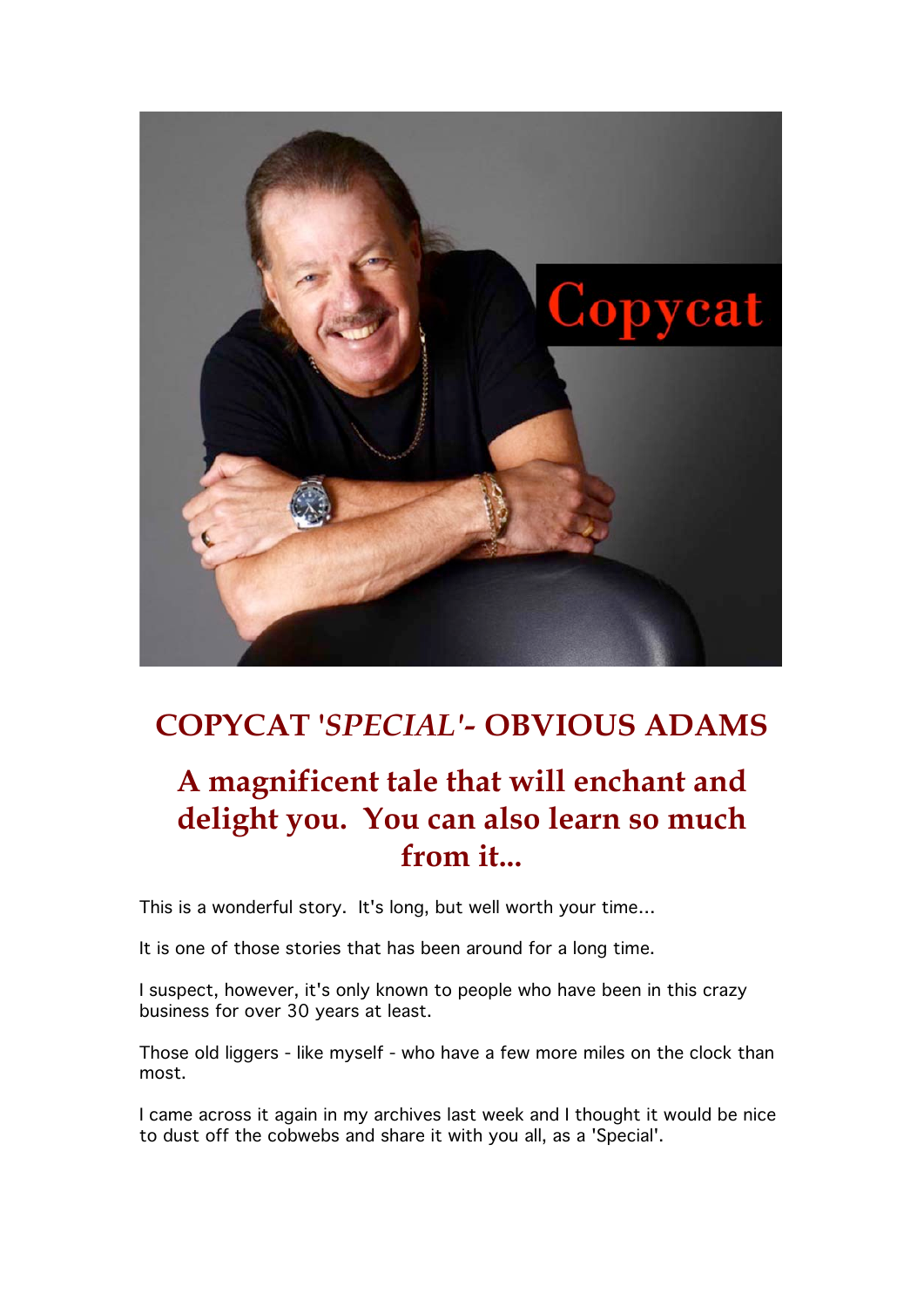The messages it contains - and there are many - are timeless and very valuable. And so, SO relevant for the apology of an industry that now exists out there.

It is a story about a man called Obvious Adams.

This story was first published as a series in the Saturday Evening Post in the USA, back in 1916. It became incredibly popular and was then published in book form.

The New York Times said this about it:

"The young man who is going to seek his fortune in the advertising business should have Obvious Adams for a handbook. Indeed, any young man who is going to seek his fortune in anything might be aided by the common sense and business acumen displayed in this little volume."

Obvious Adams became a classic and revered by many of the top leaders of the time. It was quoted and discussed regularly in the very highest of business circles.

That was when people cared, of course.

There were debates about it and business leaders queried whether the now legendary character was actually real or just fictitious.

Companies used the story as a primer for their new advertising personnel.

As I'm going to show it here in its original form, it may sound a bit dated in places, but, be under no illusion, there are some very strong and powerful messages embedded here.

It is a story well worthy of study. I recommend it to you.

Enjoy...

----------------------------------------------------------------------------------

A lone man sat at a table by a window in the Dickens Room of the Tip Top Inn in Chicago. He had finished his dinner and was apparently waiting for his black coffee to be served.

Two men entered and were shown to a table nearby. Presently one of them glanced at the man by the window.

"See that man over there?" he whispered to his companion.

"Yes," said the latter, looking disinterestedly in the direction indicated.

"Well, that is Obvious Adams."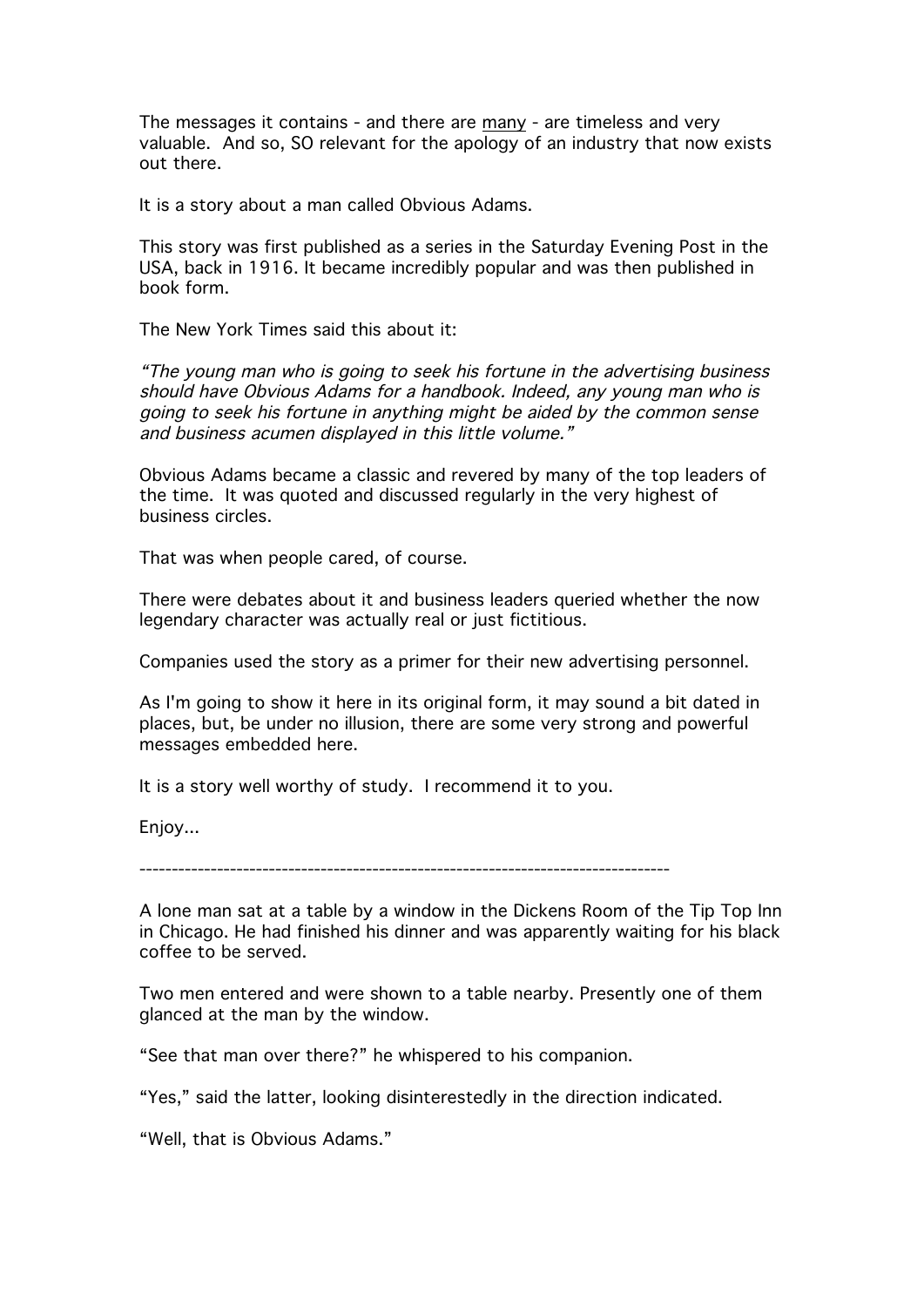"Is that so?" And he almost turned in his chair this time, to get a good look at the most talked-about man in the advertising business.

"Ordinary-looking man, isn't he?"

"Yes, to look at him you would never think he was the famous Obvious Adams of the biggest advertising agency in New York. And to tell the truth, I can't see why he's such a little tin god in the business world.

"I've heard him speak two or three times at the Ad League meetings, but he never said anything that we didn't know already. He seemed to have a lot of people buffaloed, though. I confess he was a disappointment to me."

It is funny, but that is the way most outsiders talk about Adams.

And yet this same Adams has been an important factor in the success of more well-known businesses than perhaps any other single person.

Even at this moment, while the two men were talking about him, he was making business history. He had turned the menu card face down and was drawing lines and making notes on the back.

To anyone looking over his shoulder the result of this work would have been meaningless, but it seemed to please Adams, for he nodded his head earnestly to himself and put the menu into his pocket as the obsequious waiter came to help him into his overcoat.

Half an hour later, a telephone bell jingled in the library of a sumptuous home in an Iowa city. It rang a second time before a man lounging in a big mahogany chair in front of the fireplace, arose and picked up the receiver.

"Hello!" he snapped, and he scowled at the intrusion. "Hello! Hello! Oh, it's you, Mr. Adams, I didn't expect to hear from you so soon. Where are you? Chicago? You've got a plan? You have?

Well, I've just been sitting here thinking about it myself - and I've chewed three cigars to a pulp trying to figure out what we ought to do about it." Then silence in the sumptuous library. Then a series of what sounded like approving grunts.

"I see your idea. Yes, I think they will do it alright! I'm sure they will – they've go to.

It's a bully idea and I believe it will turn the trick!

All right. Take the night train and I'll send my car down to the station to meet you in the morning. Good night."

For a long minute the man in the library stood and looked into the fireplace thoughtfully.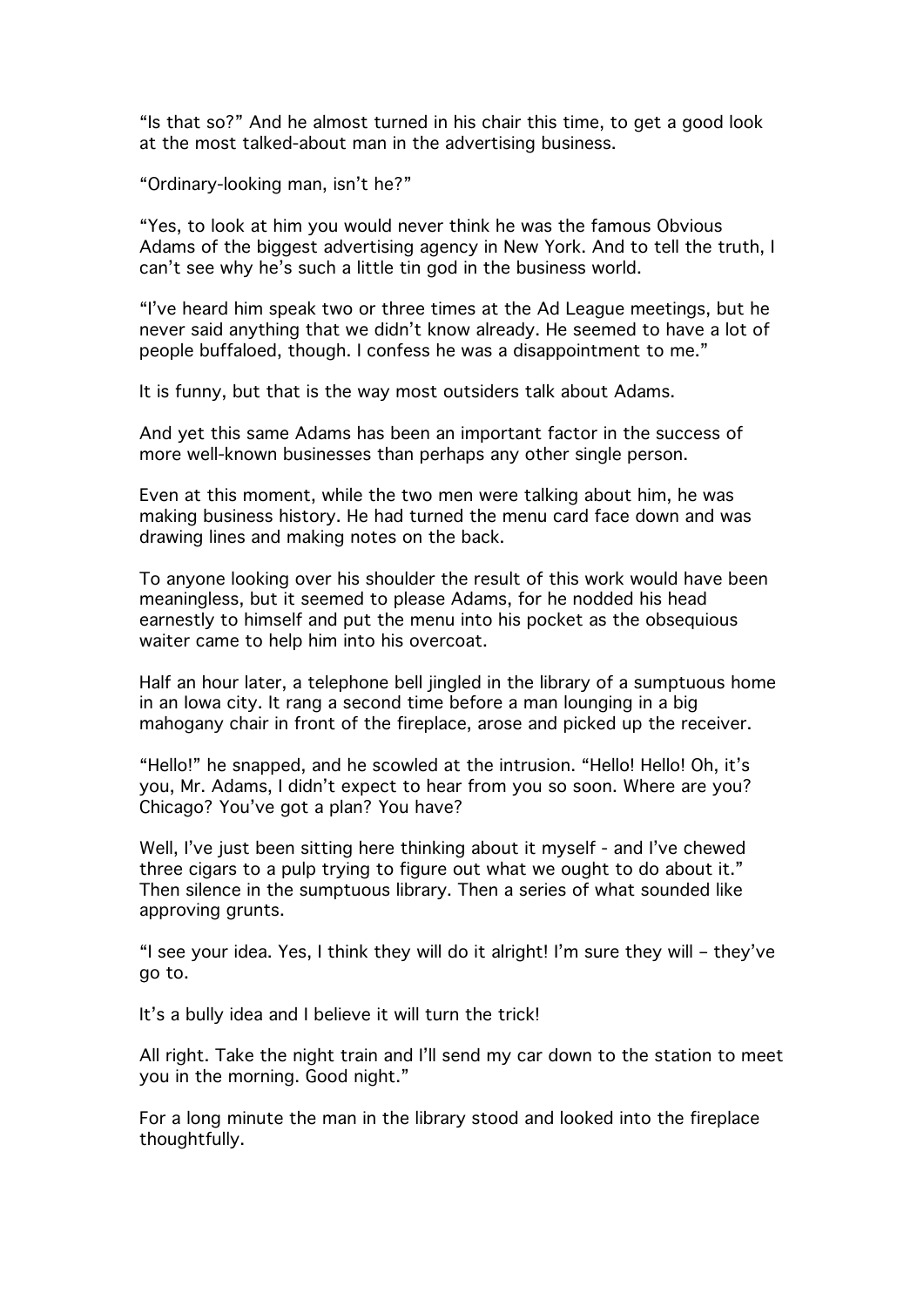"Now, why in thunder couldn't some of us have thought of that? It's the most natural thing in the world to do, but we had to bring a man clear from New York to show us.

That Adams is a wonder anyway!"

And having addressed these remarks to the andirons, he pulled out a fourth cigar, which he smoked. And there you have the other side. That is the way insiders talk about Adams.

But we are beginning the story back to front.

To know Obvious Adams, and to understand the secret of his success, we must begin at the front end of his life.

It is interesting, this story of a poor boy who began life as Oliver B. Adams in a little grocery store in a small New England town, and has grown to be known everywhere in the business world as "Obvious Adams."

It seems that Adams came of very poor, hard-working parents, that he had only a meagre country-school education, and that when Oliver was twelve years of age, his father died and he started working in a grocery store.

He was a very ordinary sort of boy. He had no particular initiative and he seldom had any particular bright ideas, yet in some strange way, business grew steadily in that store, and it continued to grow year by year.

Anyone who knew old Ned Snow, the grocer, would tell you that none of the growth was his fault, for he was not the growing kind – unless you mean ingrowing.

Well, things ran along uneventfully until old Snow was taken ill and died. Then the store was sold and Oliver was without a job.

The next six years of Adams' life no one knows much about - and of those years he has little to say.

When the grocery store was sold, he took what little money he had been able to save up and went to New York, where he worked by day in a public market and went to night school in the evenings.

Then one day, something happened.

Near the end of his final year at night school, the principal arranged for a series of vocational talks for the benefit of the older students.

The first of the talks was by James B. Oswald, president of the famous Oswald Advertising Agency.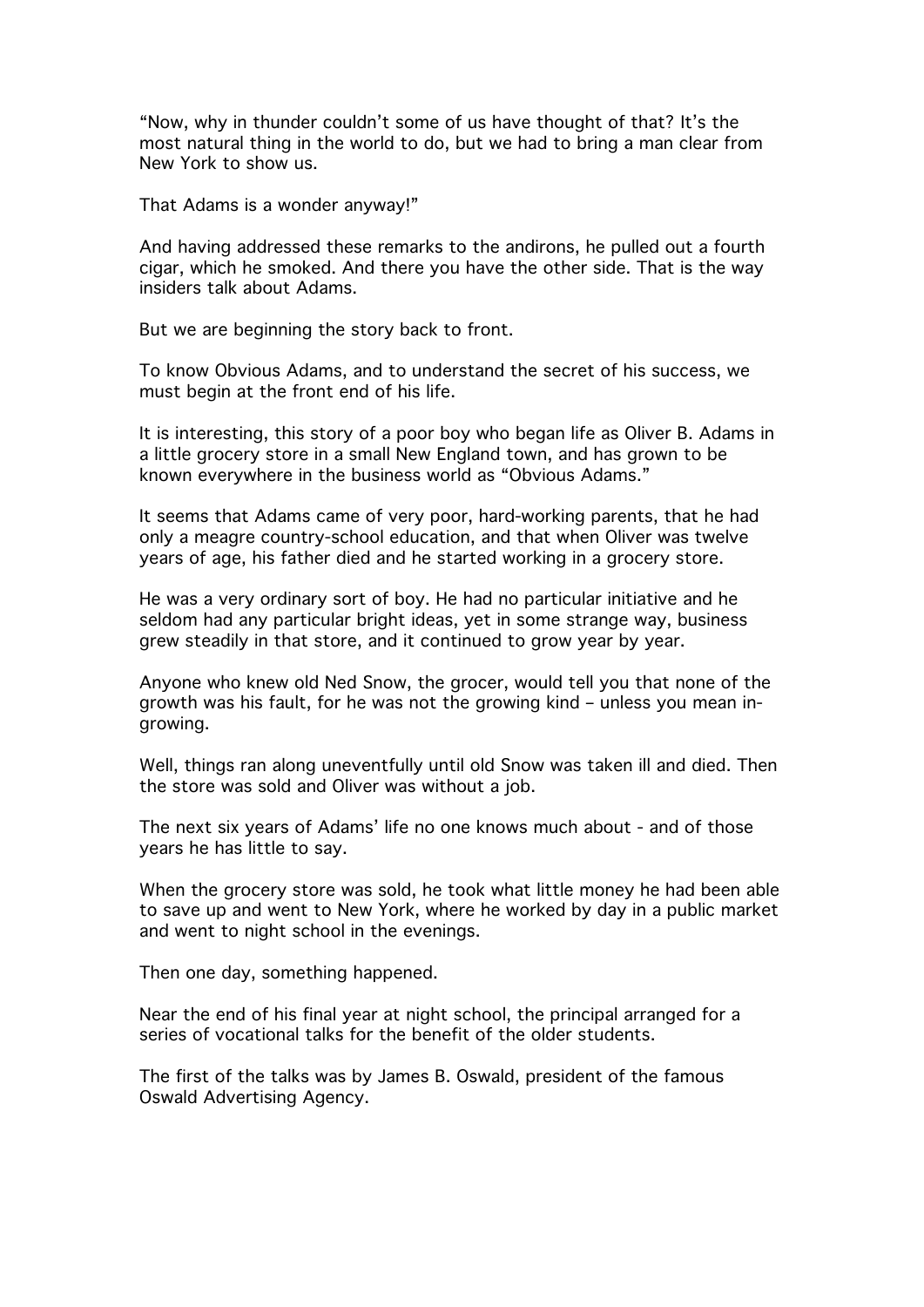In those days, Oswald was in his prime, and he was a most interesting and instructive talker, with a way of fitting his message to the needs of his listeners – which was probably why he was so successful as an advertising man.

Young Oliver Adams sat spellbound throughout the talk.

It was his first vision of the big world of business, and it seemed to him that Oswald was about the most wonderful man he had ever met – for he actually did meet and shake hands with him after the lecture.

On the way home, he thought over what Mr. Oswald had told of the advertising business. As he prepared for bed in his little third floor room, he thought over the man Oswald and decided that he must be a fine man.

As he pulled the blankets up over him and nestled down into the pillows he decided that he would like to work in the advertising business. And as he slipped off to sleep he assured himself that he would like to work for such a man as James B. Oswald.

The next morning when he awoke, the last two thoughts had become united. He would like to work in the advertising business – for James B. Oswald. The natural thing to do then – to Oliver Adams at least – was to go and tell that gentleman.

Though the idea frightened him a little, it never occurred to him for a minute but that he should do just that. And so at two o'clock that afternoon, he asked for two hours off at the market, that being the quiet time of the day. Then, after carefully blacking his shoes, started out for the big office building which housed the Oswald Advertising agency.

Mr. Oswald was busy, he was informed by the girl in the reception hall who had telephoned his name to the big man. Oliver thought for a minute. "Tell him I can wait an hour and ten minutes."

The girl looked surprised, for people were not in the habit of sending such messages to the big chief. But there was something in the simple directness of the lad that seemed to make the message a perfectly natural one.

Rather to her own surprise she repeated the message to the president precisely as she had received it.

"He will see you in about twenty minutes," she announced.

Of the interview itself, James Oswald used to delight to tell:

"In walked young Adams, as serious as a deacon. I didn't recognise him as one of the young men I had met the night before, until he introduced himself and mentioned our meeting.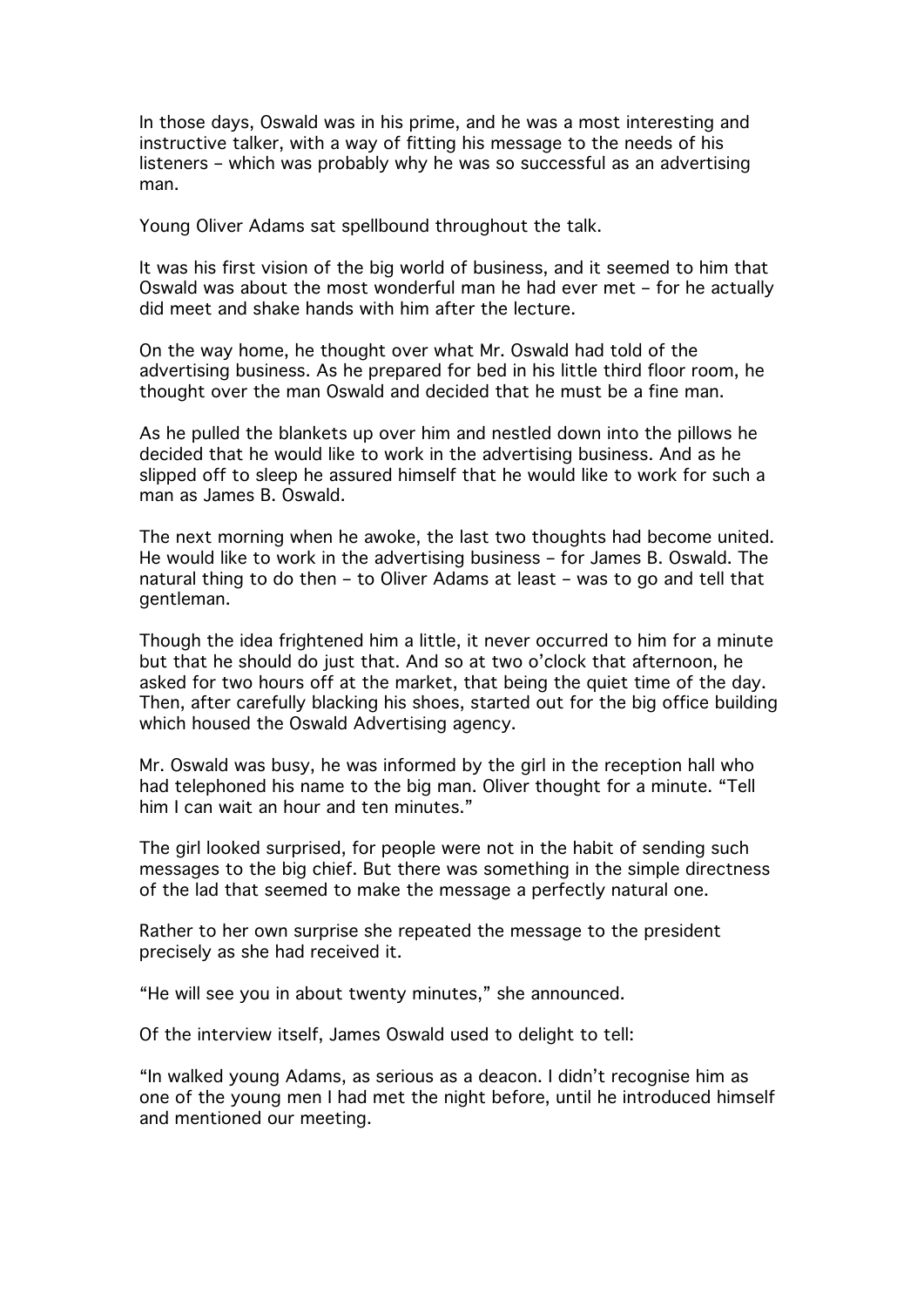Then he went on to say that he had thought the matter over and had decided that he wanted to get into the advertising business and that he wanted to work for me, and so here he was.

"I looked him over. He was a very ordinary-looking boy, it seemed to me, rather stolid, not overly bright in appearance. Then I asked him some questions to see how quick-witted he was.

He answered them all readily enough, but his answers weren't particularly clever. I liked him well enough, but he seemed to lack alertness – that little up-and-comingness that is necessary in advertising.

And so finally I told him, in as kindly a way as possible, that I didn't think he was cut out to be an advertising man and that I was very sorry, but I couldn't give him a position, and a lot more fatherly advice.

It was really a choice little speech, firm but gentle.

He took it all nicely enough. But instead of begging me to give him a chance, he thanked me for the interview and said, as he got up to go"...

"Well, Mr. Oswald, I have decided that I want to get into the advertising business and that I want to work for you, and I thought the obvious thing to do was to come and tell you so. You don't seem to think I could make good and so I will have to set out to find some way to prove it to you. I don't know just how I can do it, but I'll call on you again when I have found out. Thank you for your time. Good-bye."

And he was gone before I could say a word.

Well, I was set back considerably! All my little speech had been lost entirely. He didn't even entertain my verdict! I sat for five minutes thinking about it. I was rather irritated to be thus turned down by a boy , so civilly but so very definitely. All the rest of the afternoon I felt decidedly chagrined.

That night on the way home I thought it over again. One sentence stuck in my memory: 'I want to get into the advertising business and I want to work for you, and I thought the obvious thing to do was to come and tell you so.'

It all struck me in a heap: How many of us have sense enough to see and do the obvious thing? And how many of us have persistency enough in following out our ideas of what is obvious?

The more I thought of it, the more convinced I became, that in our organisation there ought to be some place for a lad who had enough sense to see the obvious thing to do and then to go about it directly, without any fuss or fireworks, and do it!

And by George, the next morning I sent for that lad and gave him a job checking and filing periodicals."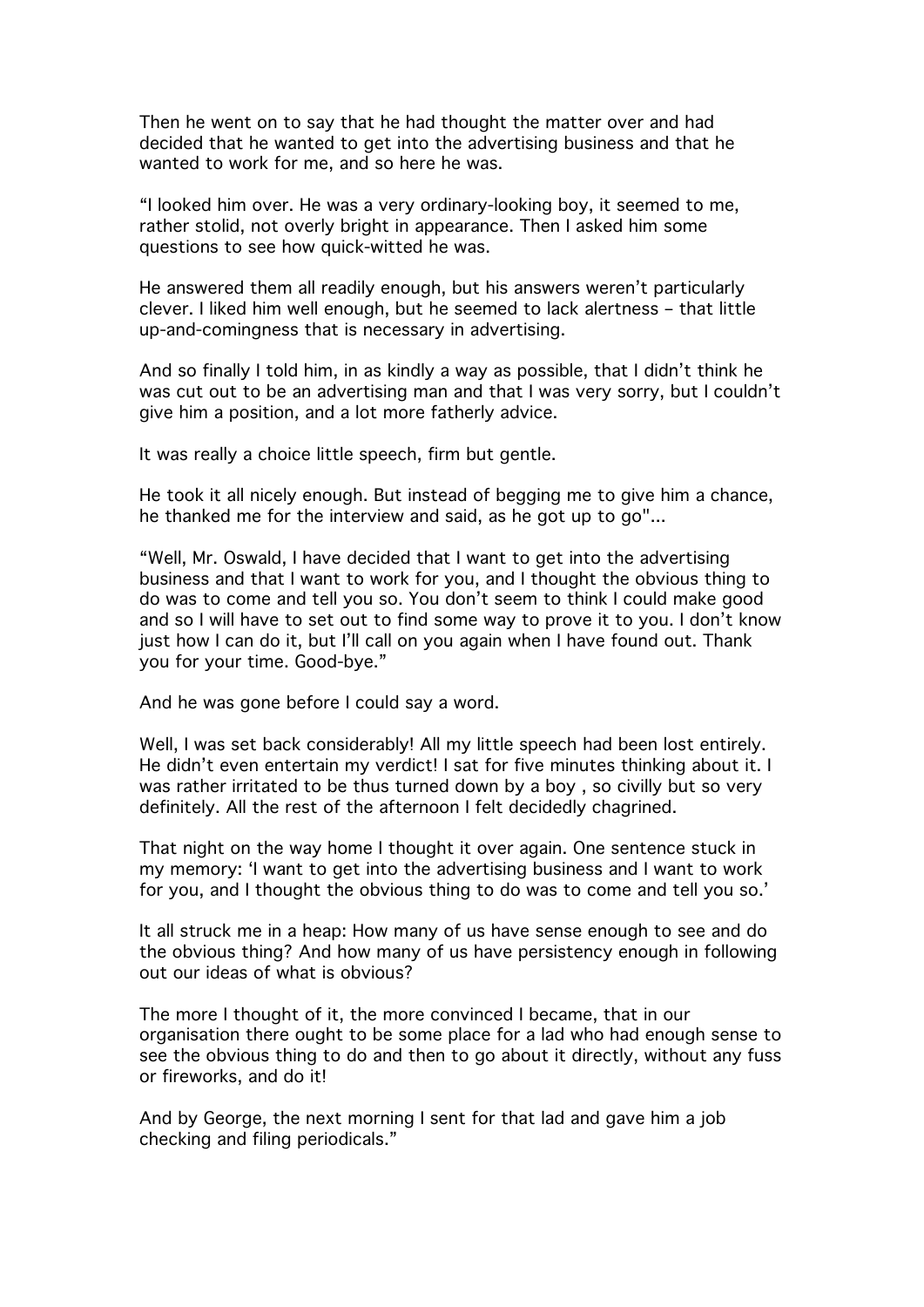That was twenty years ago. Today Oliver B. Adams is the vice president and active head of the Oswald Advertising Agency. Old Oswald comes to the office once or twice a week and has a chat with Adams, and of course he always attends directors' meetings, but otherwise Adams is the head of the business.

It all happened naturally enough, and it all came about through the "darned obviousness," as old man Oswald good-naturedly characterised it.

Before Adams had been working at this checking and filing job a month, he went to his boss and suggested a change in the method of doing his work. His boss heard him through and then asked him what was to be gained.

Adams told him that it would save about a quarter of the time and handling, and errors would be almost impossible.

The change was simple and he was told to go ahead.

After the new plan had been in operation three months, he went to his boss again and told him that the new plan worked so well that a girl at two-thirds of his salary could take care of his work and wasn't there something better for him?

He said he noticed that the copy staff had to work nights, and he wondered if they didn't have so much work for the future that they could start in to train up a new man. The boss smiled and told him to go back to his work. "You are no John Wanamaker."

Back he went, but also he began to write copy during his spare time. The copy rush was on account of a big campaign for the California Peach Canners' Association. Adams proceeded to study up on the subject of peaches.

He thought, studied, dreamed and ate peaches, fresh, canned and pickled. He sent for Government bulletins. He spent his evenings studying canning.

One day he sat at his little desk in the checking department putting the finishing touches to an advertisement he had written and laid out. The copy chief came in to ask him for a back number of a certain paper that was in the files. Adams went to get it, leaving the advertisement on top of his desk.

They copy chief's eye fell on it as he stood waiting.

"Six Minutes From Orchard to Can" was the heading.

Then there were lay-outs for pictures illustrating the six operations necessary in canning the peaches, each with a little heading and a brief description of the process: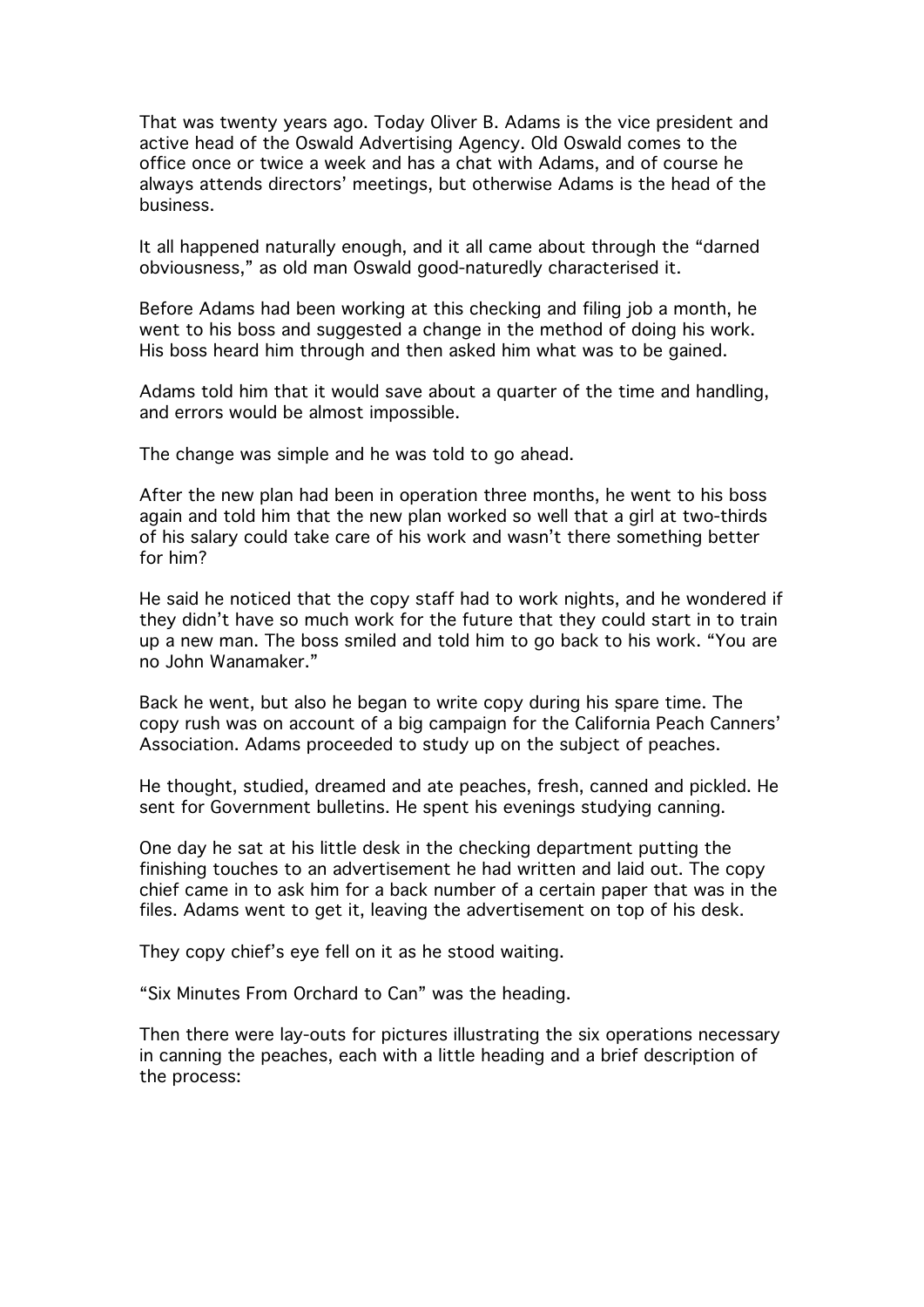## CALIFORNIA SUN-RIPENED PEACHES

Picked ripe form the trees Sorted by girls in clean white uniforms Peeled and packed into the cans by sanitary machines Cooked by clean live steam Sealed airtight Sent to your grocer for you – at 30 cents the can

The copy chief read the ad through and then read it through again. When Adams got back to his desk the copy chief – Howland by name – was gone. So was the advertisement.

In the front office, Howland was talking with the president, and they were both looking at an ad lay-out on the president's desk.

"I tell you, Mr. Oswald, I believe that lad has the making of a copy man. He's not clever – and goodness knows we have too many clever men in the shop already – but he seems to see the essential points and he puts them down clearly.

To tell you the truth, he has said something that we upstairs have been trying to say for a week, and it has taken us three half-page ads to say it. I wish you'd apprentice that boy to me for a while. I'd like to see what's in him.

"By George, I'll do it," agreed Mr. Oswald. Whereupon he sent for Adams' boss.

"Could you get along without Adams, Mr. Wilcox?" he asked. Mr. Wilcox smiled, "Why, yes, I guess so. He told me the other day that a girl at twothirds his salary could do his work."

"All right; send him up to Mr. Howland."

And up Adams went to the copy department. His canned-peach copy had to be polished up, but this was given to one of the crack men, for there was need of haste, and Adams was given another subject to write on.

His first attempts were pretty crude, and after several weeks the copy chief almost came to the conclusion that maybe he was mistaken in Adams after all. Indeed, many uneventful weeks passed.

Then, one day a new account was landed by the Oswald Agency. It was for a package cake which was sold through the grocers. The firm had limited distribution, but it had been stung by the advertising bee; it wanted to grow faster. The company was working within a fifty-mile radius of New York.

Before any orders came through to the copy department, some of the copy men got wind of it, and Adams heard them talking about it.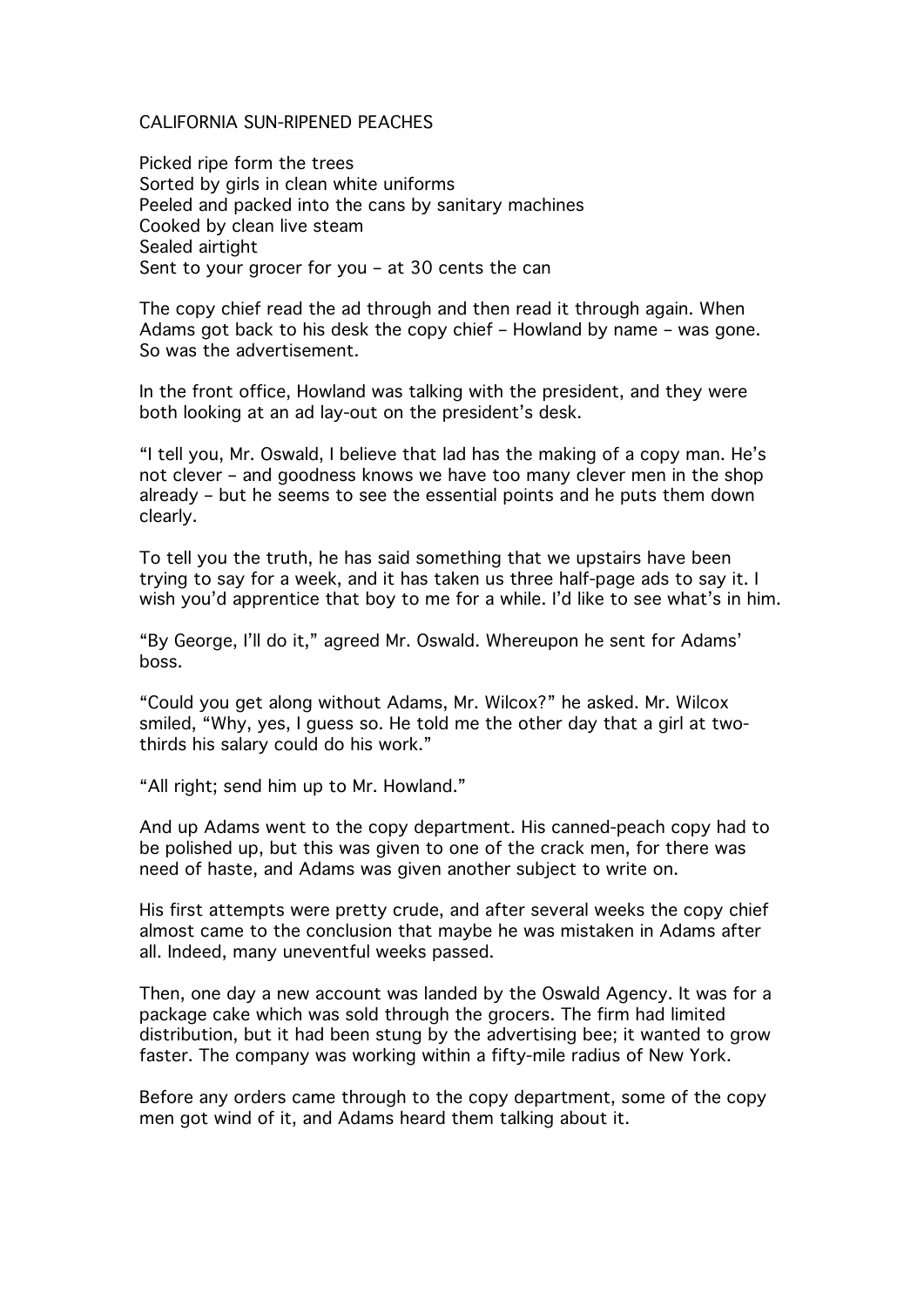That day he spent his noon hour looking up a grocery that sold the cake. He bought one and ate a liberal portion of it as his lunch. It was good.

That night, when he went home, he sat down and worked on the cake problem.

Far into the night the gas burned up in his little third-floor-rear room. Adams had made up his mind that if he had a chance at any of the cake copy, he was going to make good on it.

The next morning the cake business came through to the copy room. To Adams' great disappointment it was given to one of the older men. He thought the matter over all morning and by noon he had decided that he was a chump for ever thinking that they would trust such copy to a kid like himself.

But he decided to keep working on that cake account during his spare time just as though it were his account.

Three weeks later, the campaign opened up. When Adams saw the proofs of the first cake copy his heart sank. What copy! It fairly made one's mouth water! Preston was famous for food-product copy, but he had outdone himself on this cake. Adams felt completely discouraged. Never would he be able to write such copy, not in a million years! Why, that copy was literature.

It took mere cake at fifteen cents the loaf and made it fit food for angels. The campaign was mapped out for six months, and Adams carefully watched each advertisement, mentally resolving that he was going to school to that man Preston in the matter of copy.

Four months later, in spite of the wonderful copy running in the newspapers, both city and suburban, there were mutterings of dissatisfaction coming from the Golden Brown Cake Company.

They liked the advertising; they agreed that it was the best cake advertising that had ever been done; it was increasing the business somewhat – but sales were not picking up as they had anticipated.

At the end of another month, they were more disappointed than ever, and finally, at the expiration of the six months, they announced that they would discontinue advertising. It was not so profitable as they had hoped.

Adams felt as keenly disappointed as though he had been Mr. Oswald himself. He had become very much interested in that cake business. On the night he heard of the decision of the Golden Brown Cake Company to stop advertising, he went home downcast. That evening he sat in his room thinking about Golden Brown Cake.

After a while he went to a drawer and took out a big envelope containing the ads he had written for the cake months before.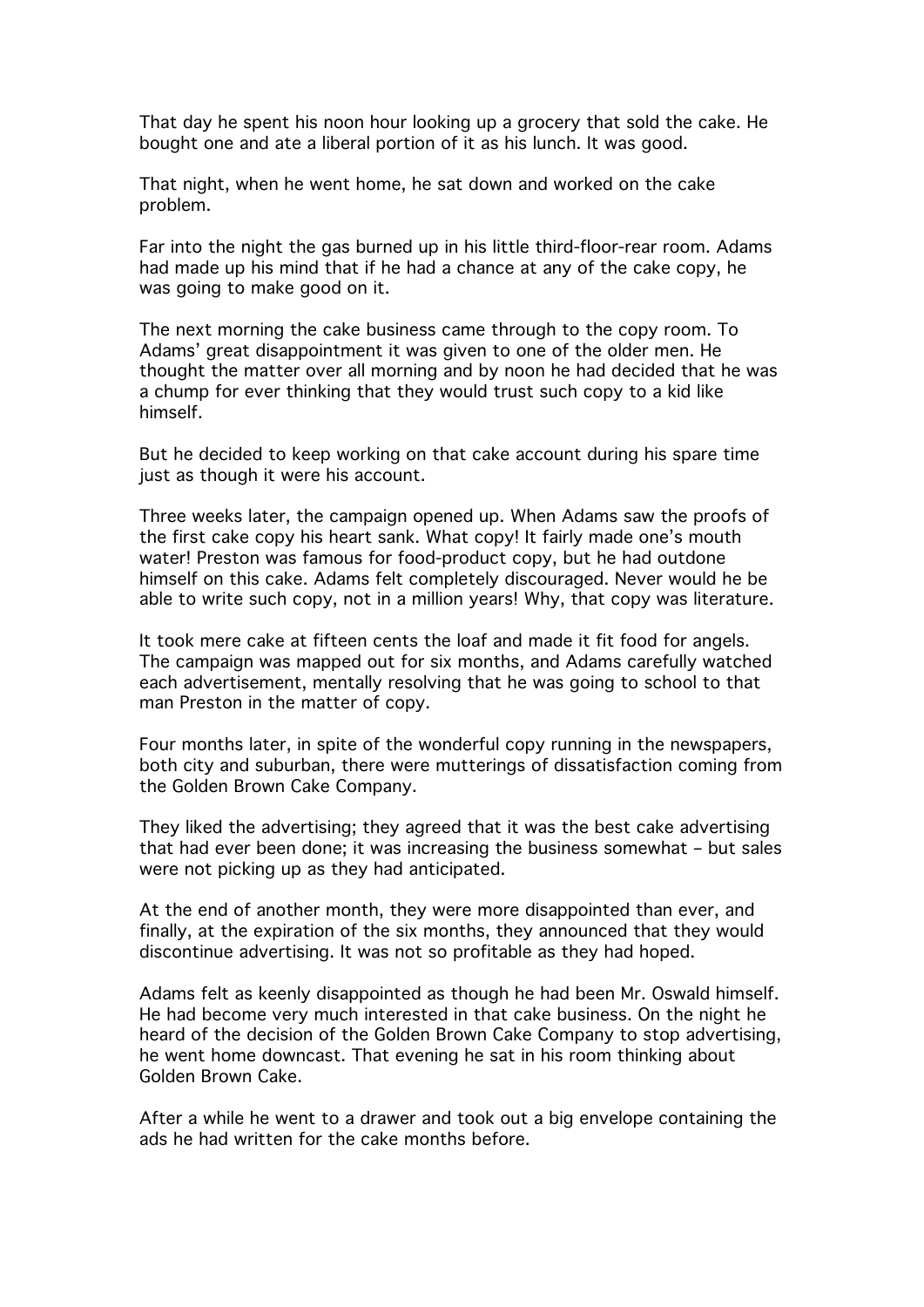He read them over; they sounded very homely after reading Preston's copy. Then he looked over some posters he had laid out for his imaginary cake campaign. After that, he assembled a new cartoon he had drawn out and coloured with water colours.

He sat and looked at these things and thought and thought and thought. Then he got to work revising his work of months before, polishing it up and making little changes here and there. As he worked, his ideas began to develop. It was nearly three o'clock when he finally turned out his light and went to bed.

The next morning he went to the office with his mind firmly made up, as to what he should do. At ten o'clock he telephoned the front office and asked if he might come down and see Mr. Oswald. He was told to come ahead.

At eleven o'clock Mr. Oswald looked up from the last piece of copy for Adams' cake campaign and smiled.

"Adams," he said, " I believe you have hit it. We have been doing wonderful cake advertising, but we have overlooked the very things you have pointed out in your plan. We have done too much advertising and not enough selling.

I believe that with this plan I can go down and get that crowd back into the fold."

At three o'clock, Adams was summoned to the president's office.

"Mr. Adams," said Mr. Oswald as he sat down. "the Golden Brown Cake Company is back with us, and with us strong. They say the plan looks good to them. So we are off for another campaign.

Now, I want you to take this material up to Mr. Howland and go over it with him. I have told him about it, and he is just as pleased as I, to think you have done it. I have told him to go over the copy with you. It is good copy, very good, but it is rough in spots, as you doubtless realise, and Mr. Howland can help you polish it up.

Don't let this give you a swelled head though, young man. It takes more than one battle to make a campaign."

Adams was treading on air when he left the president's office, but after he had talked with the copy chief for an hour, he was back on earth again, for he saw that there was much to be done before the copy would be fit to print.

However, his main ideas were to be followed out. They all agreed with him in his contention that people ought to taste the cake, and that to supply grocers with sample slices wrapped in oiled paper fresh every day for three weeks, to give to their customers was a good idea.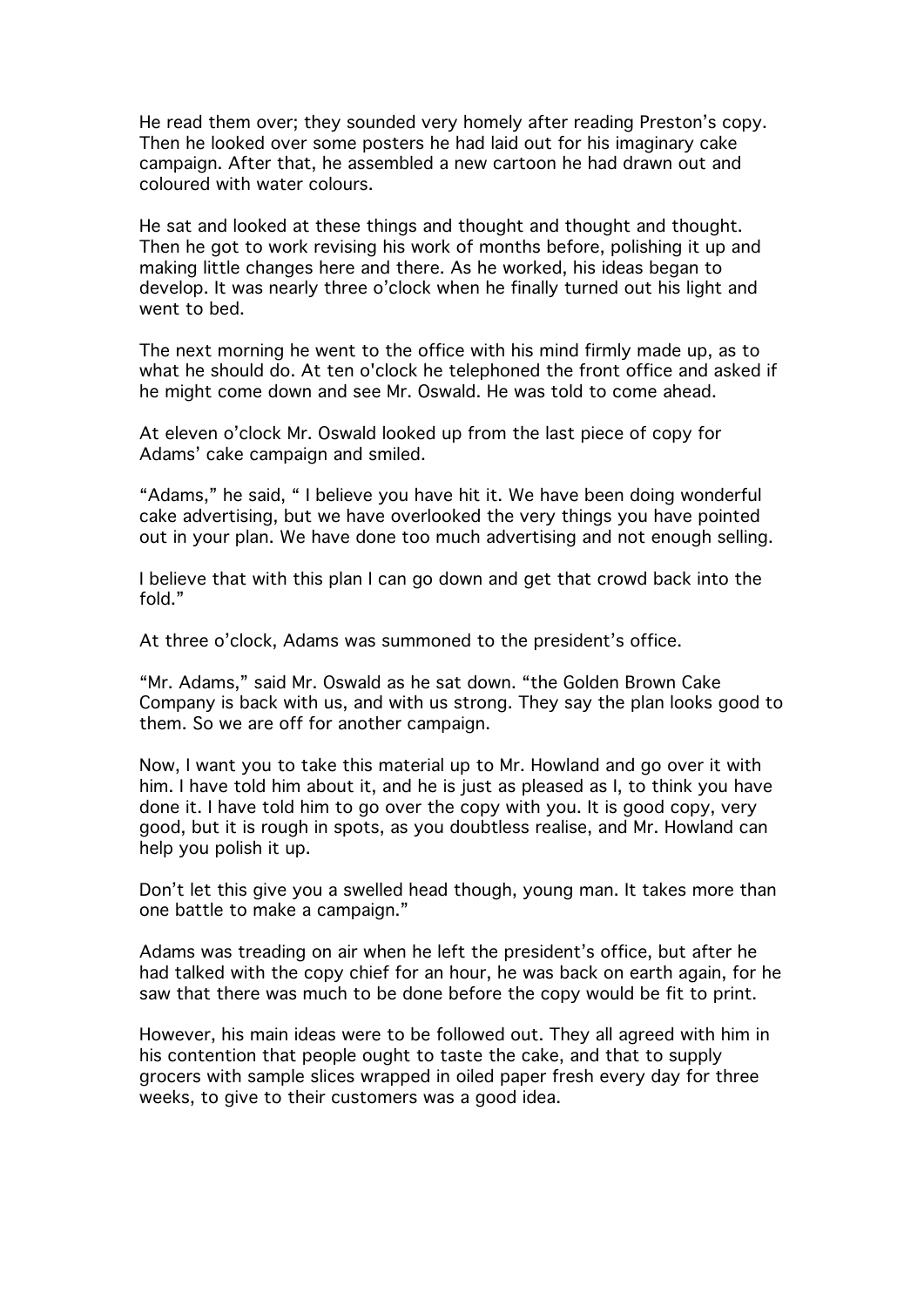And that his idea of showing the cake in natural colours on the posters where it would, as he expressed it, "make people's mouth water," was a good move; that giving up their old green package in favour of a tempting cake-brown carton with rich brown lettering would make for better display and appeal to the eye and the appetite.

Some of these things, Adams had learned back in the little New England grocery store, and they seemed to him perfectly natural things to do.

They seemed so to Mr. Oswald and Mr. Howland and all the rest when they heard the plan - and every one of them wondered why he had not thought of them.

Before the first week of the sampling campaign was up, the sales begun to show a substantial increase, and at the end of a month the Golden Brown Cake Company reported an increase of nearly thirty percent in their business in what was ordinarily the dullest month of the year.

And that marked the beginning of one of the most successful local campaigns the Oswald Agency ever conducted.

Yes, the copy was simple – almost homely, in fact – but it had the flavour of the old New England kitchen on baking day, and it told of the clean, sunny bakery where Golden Brown Cakes were baked. In fact, it told it all so simply, that it is entirely probable that it would have been turned down flat had not the previous campaign failed.

Several months later, there was a very important conference in the front office of the Oswald Agency. The officers of the Monarch Hat Company were closeted with the president and the copy chief. Conversation, sales reports and cigar smoke were consumed in about equal parts for nearly three hours.

It seemed that the Monarch Hat Company had two retail stores in a large Southern city; that one of these stores was paying, though the other ran behind steadily. They did not want to abandon either store, for the city was large enough to support two stores, but they could not afford to go on losing. Already they had sunk thousands of dollars in a special advertising campaign – which made the prospering store prosper even more, but did not pull the unprofitable store out of the loss column.

Something had to be done – and done very quickly.

The conference had lasted until nearly lunchtime, but nothing had come of it. Every plan that had been suggested had either been tried or was impracticable.

"Well, gentlemen," said Mr. Oswald at last, "we have spent three hours talking about what ought to be done, whereas it strikes me that our first job is to find out what is the matter. Will you give me two weeks to find out what the matter is, and then meet for another conference?"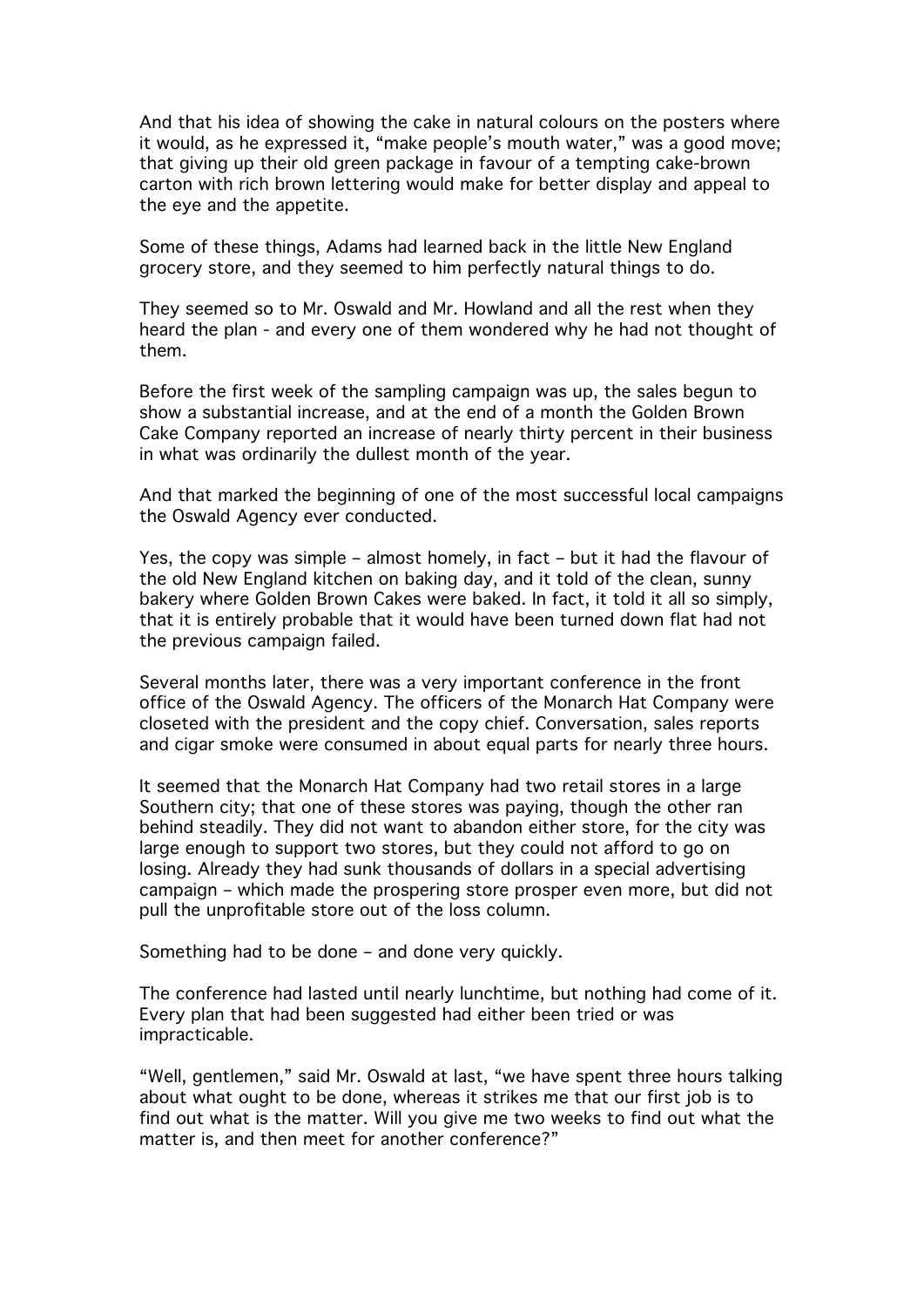They were all hungry; they were talked out; yes, they would agree.

"What's your idea?" asked the copy chief after the crowd had left. Mr. Oswald looked at him seriously. "Howland, I'm going to gamble.

If I could spare the time I'd go down there myself and investigate, but I can't. The Monarch people need never know about it, but we are going to send a boy down to that burg to see if he can find out what's the matter."

"You don't mean ---"

"Yes, we're going to send young Adams. I have a sneaking suspicion that there is something obviously wrong in that situation – something that has nothing to do with sales reports or turnover – and if there is, by cracky, I'll gamble that plain, everyday young man will ferret it out.

'Obvious' seems to be his middle name! Maybe I'm a fool, but I'm going to try it."

"Adams," said the president, as that man stood before him, "the Monarch Hat Company has two stores in that town. One of them is paying and the other is not. I want you to go down there and find out – without asking, mind you – which of the stores is not paying, and then I want you to find out why.

Get some expense money from the cashier and leave in the morning. Come back when you feel reasonably sure you know the answer."

Adams went. He went directly to a hotel when he struck town, registered and left his grip. Twenty minutes later, he had found one store, located on the corner of two prominent streets, with a prominent entrance and display windows on both streets. The other store he found three-quarters of an hour later, right on Market Street, the main retail-store street of the city, also located on a corner.

But Adams was surprised when he found the store to discover that he had passed it three times while he was looking for it!

He stood on the opposite corner and looked at the store. It had only a very narrow front on Market Street, but a very large display window on the intersecting-street side. He stood thinking. It struck him that the store was too hard to find. What if they did do heavy advertising – the other store would reap the benefit because it was so prominently located, even though not right on Market Street.

Yes, he felt sure this was the unprofitable store.

As he stood watching the store he began to notice that more people went up on that side of the street, which meant that as they approached the store their eyes were focused ahead watching for the crossing policeman's signal to cross.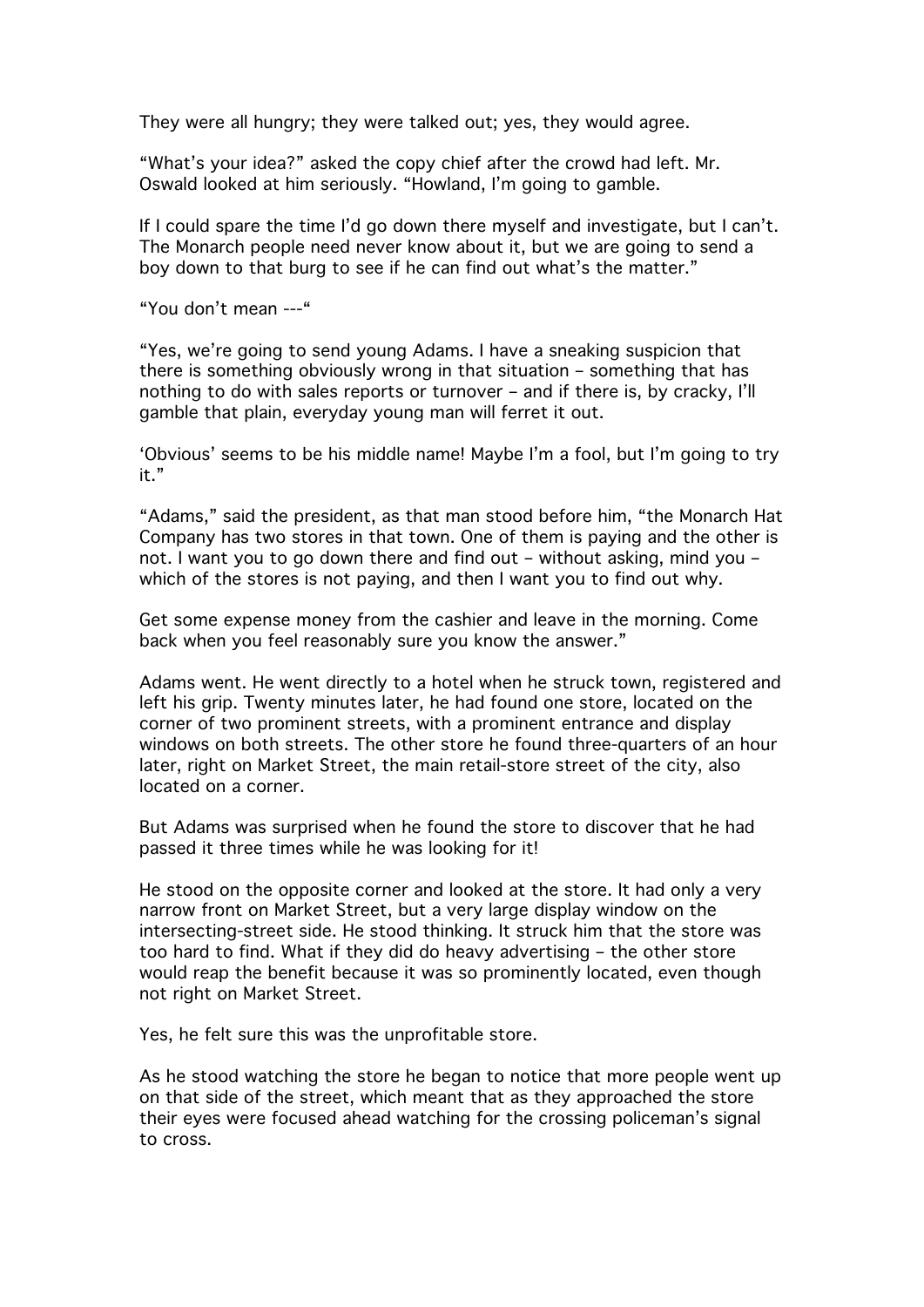Then, as they did cross the intersecting street their backs were turned to the big side window. And even those who came down on that side of the street did not get a good view of this window because they were on the outside of the sidewalk, with a stream of people between them and the store.

He counted the people for periods of five minutes and found that nearly fifty percent more were going up on that side than were going down. Then he counted the passers on the other side and found that nearly fifty percent more were going down on that side.

Clearly, that store was paying almost twice as much rent for that side display window as it should, and Market Street rent must be enormous. People didn't see the store; people couldn't find the store easily.

That night he thought, figured and drew diagrams in his hotel room. His theory seemed to hold water; he felt sure he was right. The next night, after having studied the situation another day and obtained some rent and sales figures from the store manager, he took the sleeper back to New York.

A few months later, as soon as the lease expired, that store moved.

Adams had solved the riddle. It was really quite simple – when you knew the answer.

"It's that everlasting obviousness in Adams that I banked on. He doesn't get carried away from the facts; he just looks them squarely in the face and then proceeds to analyse, and that is half the battle."

Thus spoke Mr. Oswald to the copy chief.

That was the beginning of a series of incidents that sent Adams right to the front in the Oswald Agency and led eventually to his owning an interest. There was nothing spectacular about any of them. They were simply horsesense analyses of situations, and then more horse sense in the working out of a plan.

Came a letter – from a manufacturer of bond paper saying that they were interested in advertising and they wondered if some man from the Oswald Agency wouldn't come out to their mill and talk it over with them. As it happened, the day the letter came, Mr. Oswald was sailing for Europe at eleven o'clock.

The letter came in the morning mail and Adams just happened to be in the president's office when he picked it out of the basket on his desk. "How'd you like to go out and talk to these people, Adams?" asked Mr. Oswald with a quizzical smile, handing him the letter. He liked to try out new combinations of men and jobs.

"Oh, I'd like to," said Adams, his face lighting up with pleasure at the thought of such a mission.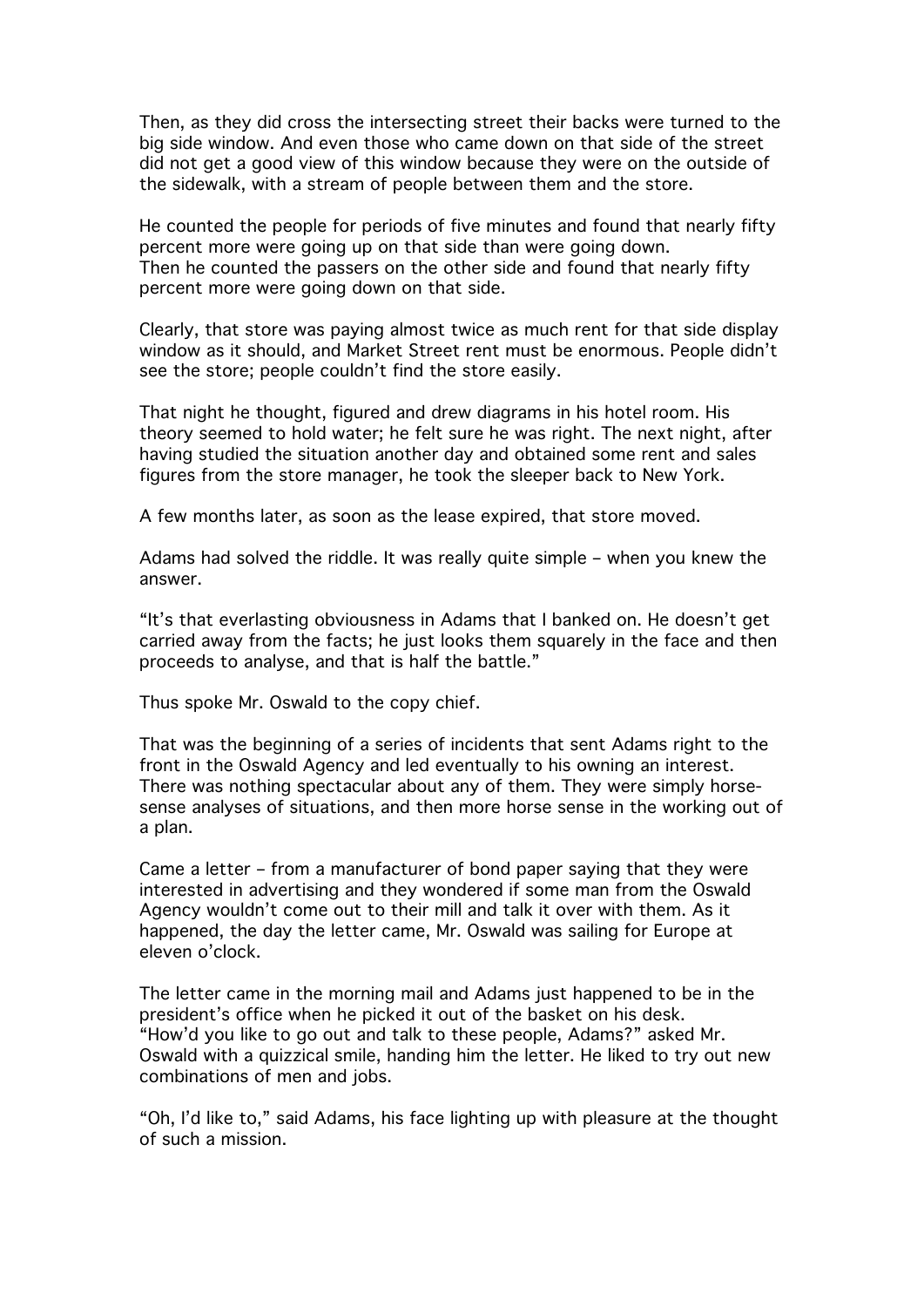"Then go, and good luck to you," said the chief, and he turned and plunged in to the last-minute details of departure.

Adams went the next morning. The paper-mill president asked him if he thought bond paper could be advertised successfully. Adams replied that he couldn't tell until he knew more about the mill and the product. He had to have the facts. He was given a guide and for the next two days he fairly wallowed in paper.

He found that this mill's paper was made of selected white rags; that the purest filtered water was used in the making; that it was dried in a clean loft. And, most surprising of all, it was gone over sheet by sheet and inspected by hand.

These things weren't general knowledge in those days, and Adams saw great possibilities for advertising. The third day he spent in his hotel room laying out some tentative advertisements. These he took with him late in the afternoon and went to call on the president. The president looked them over and grunted. Plainly he was disappointed.

Adams' heart sank; he was going to fail on his first selling trip. But not without a fight.

The president rocked back and forth in his chair for a few minutes. "Young man," he said finally, "every good bond paper is made of carefully selected rags" – quoting from the advertisement in his hand; "every good bond paper is made with pure filtered water; every good bond paper is loft dried; all good papers are hand inspected.

I didn't need to get an advertising man from New York to tell me that. What I wanted was some original ideas. Every one knows these things about bond paper."

"Why, is that so?" said Adams. "I never knew that! Our agency controls the purchase of many thousands of dollars' worth of bond papers every year, yet I venture to say that not a single man in our organisation knows much about paper making, excepting that good paper is made of rags.

You see, Mr. Merritt, we aren't any of us paper makers, and no one has ever told us these things. I know there is nothing clever about these advertisements. They are just simple statements of fact. But I honestly believe that the telling of them in a simple, straightforward way as qualities of your paper, month after month, would in a comparatively short time, make people begin to think of yours as something above the ordinary among bond papers.

You would be two or three years at least ahead of your competitors, and by the time they got around to advertising, your paper would already be entrenched in the public mind. It would be almost a synonym for the best in bond paper."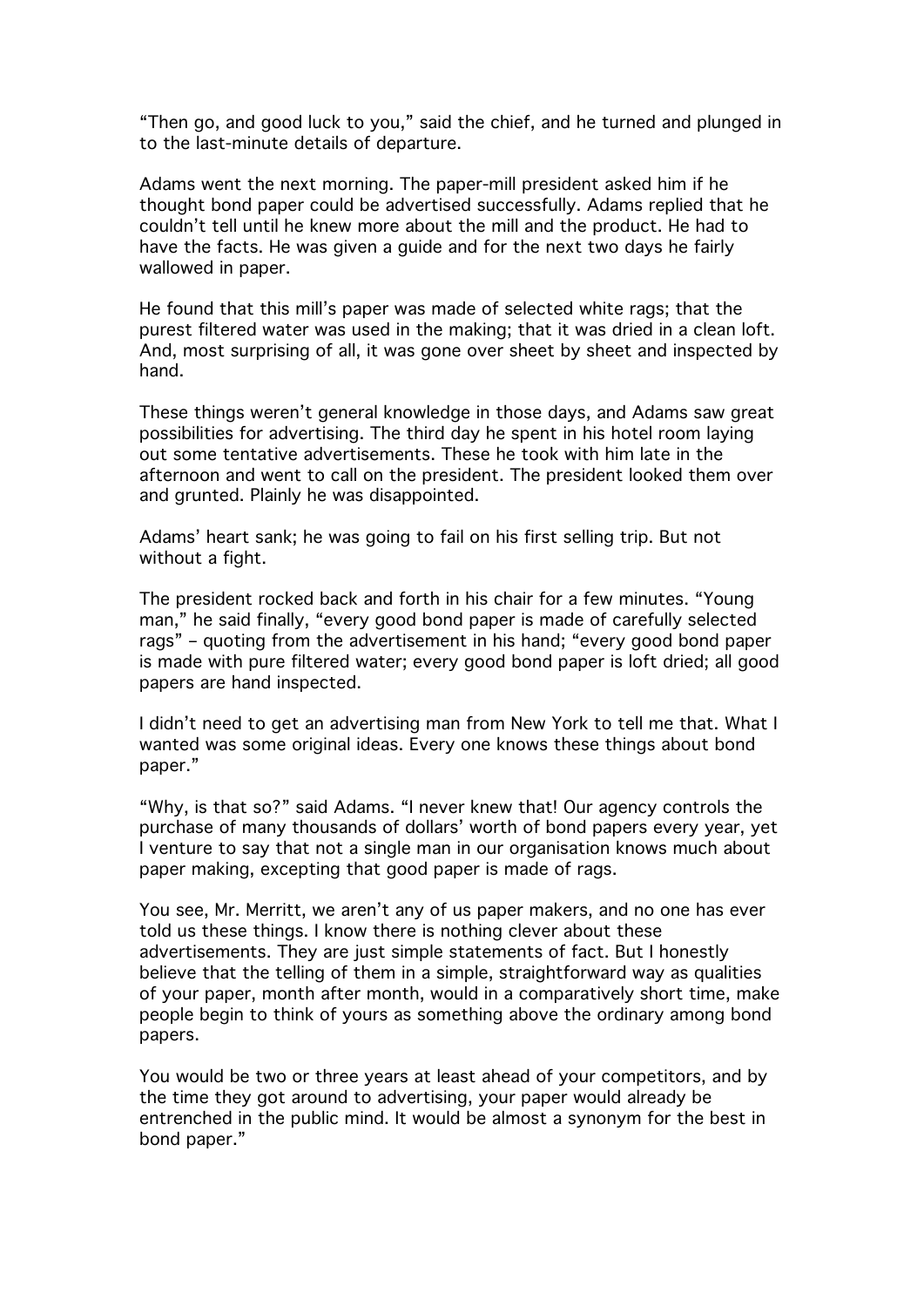Mr. Merritt was evidently impressed by the logic of Adams' argument, yet he hesitated.

"But we would be the laughing stock of all the paper makers in the country if they saw us come out and talk that way about our paper when all of the good ones make their paper that way."

Adams bent forward and looked Mr. Merritt squarely in the eyes. "Mr. Merritt, to whom are you advertising – paper makers or paper users?"

"I get your point," said the president. "You are right. I begin to see that advertising is not white magic, but, like everything else, just plain common sense."

And Adams went back to New York with a contract for a year's campaign, to be conducted as Oswald Agency saw fit. The paper campaign was a success from the start. Yet, when it was analysed, Adams had done nothing but the obvious.

In due time Mr. Oswald over in Europe, heard of Adams' success in securing the account, and in due time there came a little note of congratulation from the President and the thing that puzzled Adams was that the envelope was addressed to "Obvious Adams."

That name "Obvious" spread all through the organisation, and it stuck.

Then the bond-paper campaign came into prominence and with it, Adams, and with him the new name. Today he is known among advertising men from the Atlantic to the Pacific, and it is doubtful if more than a score of them know his real name, for he always signs himself as "O.B. Adams."

Nearly every magazine you pick up, shows the influence of his obviousness. In advertising Monarch Hats, for instance, they had always been shown on fulllength figures of men, making the hats very small and inconspicuous.

"Let's show the hat, not the man," said Adams one day as he looked at one of the large original photographs in the art department. "If men could see such a picture as this they would buy that hat. We lose too much when we reduce the picture to such a small size."

Whereupon he grabbed a pairs of shears and sliced that perfectly good picture on all sides until there was nothing left but a hat, a smiling face and a suggestion of a collar and necktie. "Now," laying it onto a magazine page, which it nearly filled, "run that and put your copy in that bare left-hand corner."

Nowadays you often open a magazine and find a face almost as large as your own, smiling out at you – and you see it too! So, you see, Adams was really the Griffith of the advertising business, with his "close-ups."

Both of them merely did the obvious.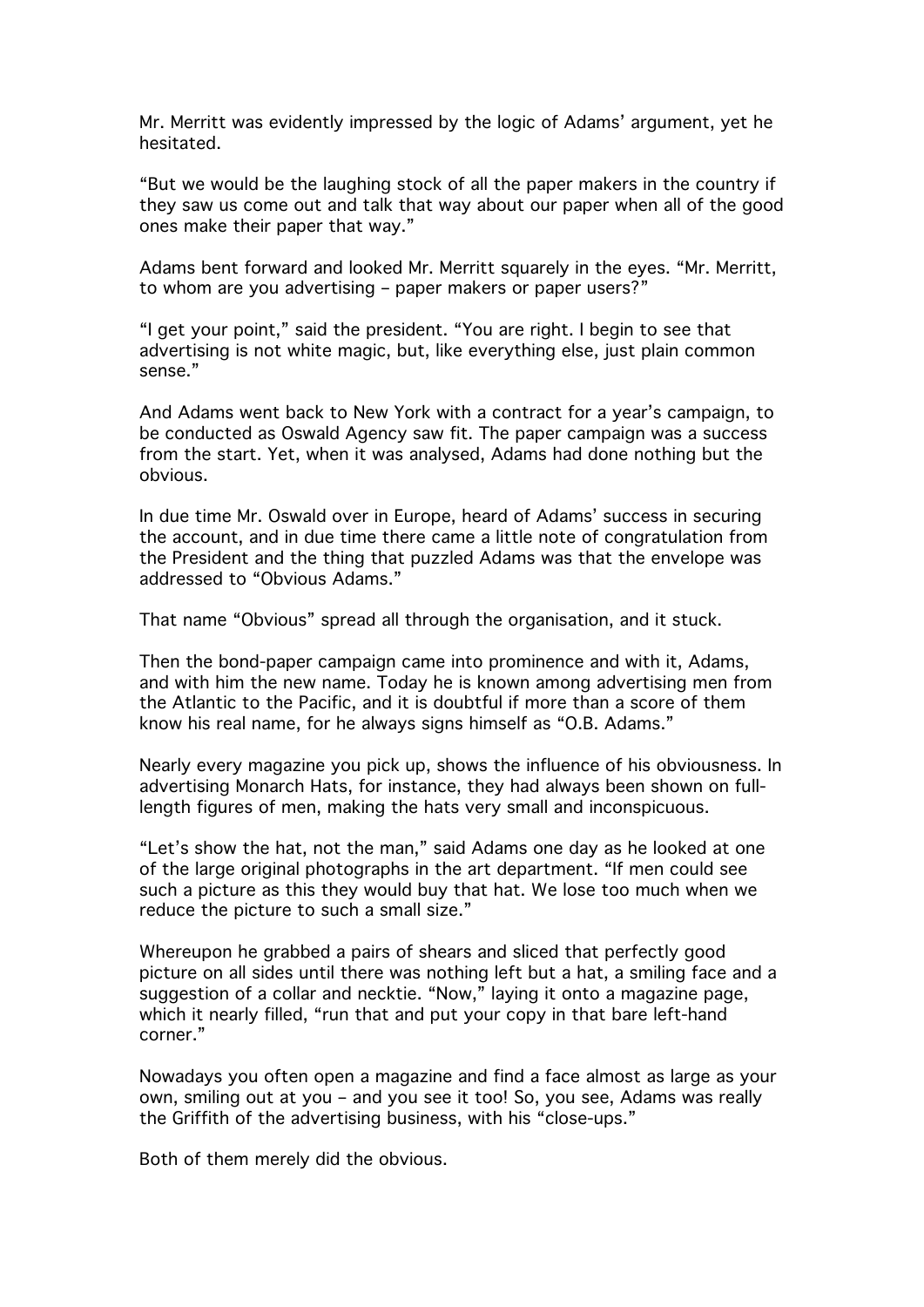Adams also discovered that advertisements did not always have to shriek out their message in two-inch type. He proved that people would read a fourpage advertisement set solid in small type, if it were made interesting and dramatic like any other good story.

Quite an obvious way to tell about your business, too, when you come to think of it.

You may be surprised to learn that Adams is not a particularly interesting man to meet. He has none of the attributes commonly ascribed to genius; he is not temperamental.

Since those early days, he has been through many hard-fought campaigns, counselling here, directing there, holding back occasionally, making mistakes now and then, but never the same one twice.

He has nursed numberless sick businesses back to health and rosy bank accounts through his skill in merchandising. He has helped businesses to grow from loft rooms to great plants covering acres.

He has altered a nation's breakfast habits. He has transformed trade names into dictionary nouns.

But, for all his experience and reputation, he is rather uninteresting to meet – that is, unless you should catch him some evening in his home as I did, and he should sit in the comfortable living room in front of the fireplace, puffing contentedly on a good cigar.

It was in response to the question: "How did you come to acquire the name 'Obvious'?" that he told me some of the incidents I have just related. "I wasn't born 'Obvious,'" he chuckled. "I had 'Obvious' thrust upon me in the old days by Mr. Oswald.

I never stopped to think in those days whether a thing was obvious or not. I just did what occurred to me naturally after I had thought things over. There is no credit coming to me. I couldn't help it."

"Well," I pressed, "why don't more businessmen do the obvious then? The men in your office say that they often spend hours trying to figure out what you are going to propose after they have decided what they think is the obvious thing to be done.

And yet you fool them repeatedly."

Adams smiled, "Well," he said, "since I had that name wished upon me I have given considerable thought to that very question, and I have decided that picking out the obvious thing presupposes analysis - and analysis presupposes thinking, so I guess Professor Zueblin is right when he says that thinking is the hardest work many people have to do, and they don't like to do any more of it than they can help.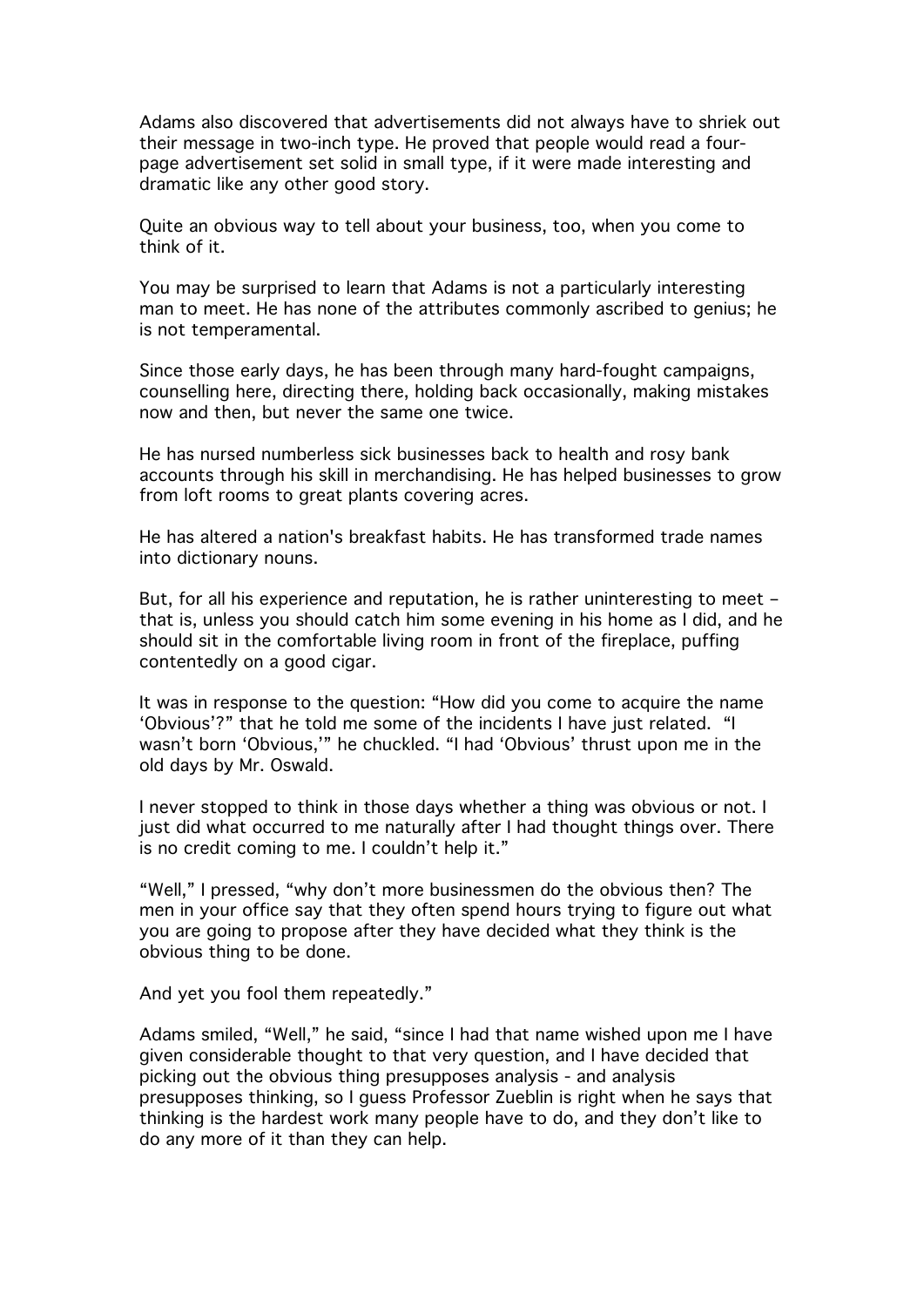They look for a royal road through some short cut in the form of a clever scheme or stunt, which they call the obvious thing to do; but calling it doesn't make it so.

They don't gather all the facts and then analyse them before deciding what really is the obvious thing - and thereby they overlook the first and most obvious of all business principles.

Nearly always that is the difference between the small businessman and the big, successful one.

Many small businessmen have an aggravated case of business astigmatism which could be cured if they would follow the obvious course of calling in some business specialist to correct their vision and give them a true view of their business and methods.

And that might be said of a lot of big business too.

"Some day," he continued, "a lot of businessmen are going to wake up to the power and sanity of the obvious. Some have already. Theodore Vail, for instance, worried over the telegraph equipment that stood practically idle eight hours out of the twenty-four and he conceived the night letter idea to spread out the business over the dull hours and make more new business.

What could have been more obvious?

"Study most of the men who are getting salaries of upward of one hundred thousand dollars a year. They are nearly all doers of the obvious.

"Some day I expect to see our municipalities wake up to the fact that they are overlooking the obvious when they allow our great libraries, upon which we spend hundreds of thousands of dollars each year, to run along year in year out, only half fulfilling their mission, when a paltry two or three percent of the total appropriation spent in sane newspaper advertising to sell the library idea – the library habit, if you please – to the people would double the usefulness of our libraries to their communities.

What a wonderful thing to advertise - a library! Or a great art museum!

"The day will come, too, I think, when our railroads will get over their secrecy about fares. They will get hundreds of thousands of dollars from people who do not travel now, but who would if they realised how little it costs to travel comparatively short distances.

They will publish the prices of their tickets from city to city in their timetables – not between all stations, to be sure, but between the larger places.

Now, instead they put their fingers to their lips and say in a whisper, things such as 'Ssh! We charge an extra fare on this train, but we are not going to tell you how much it is – and you'll never guess! Ssh!'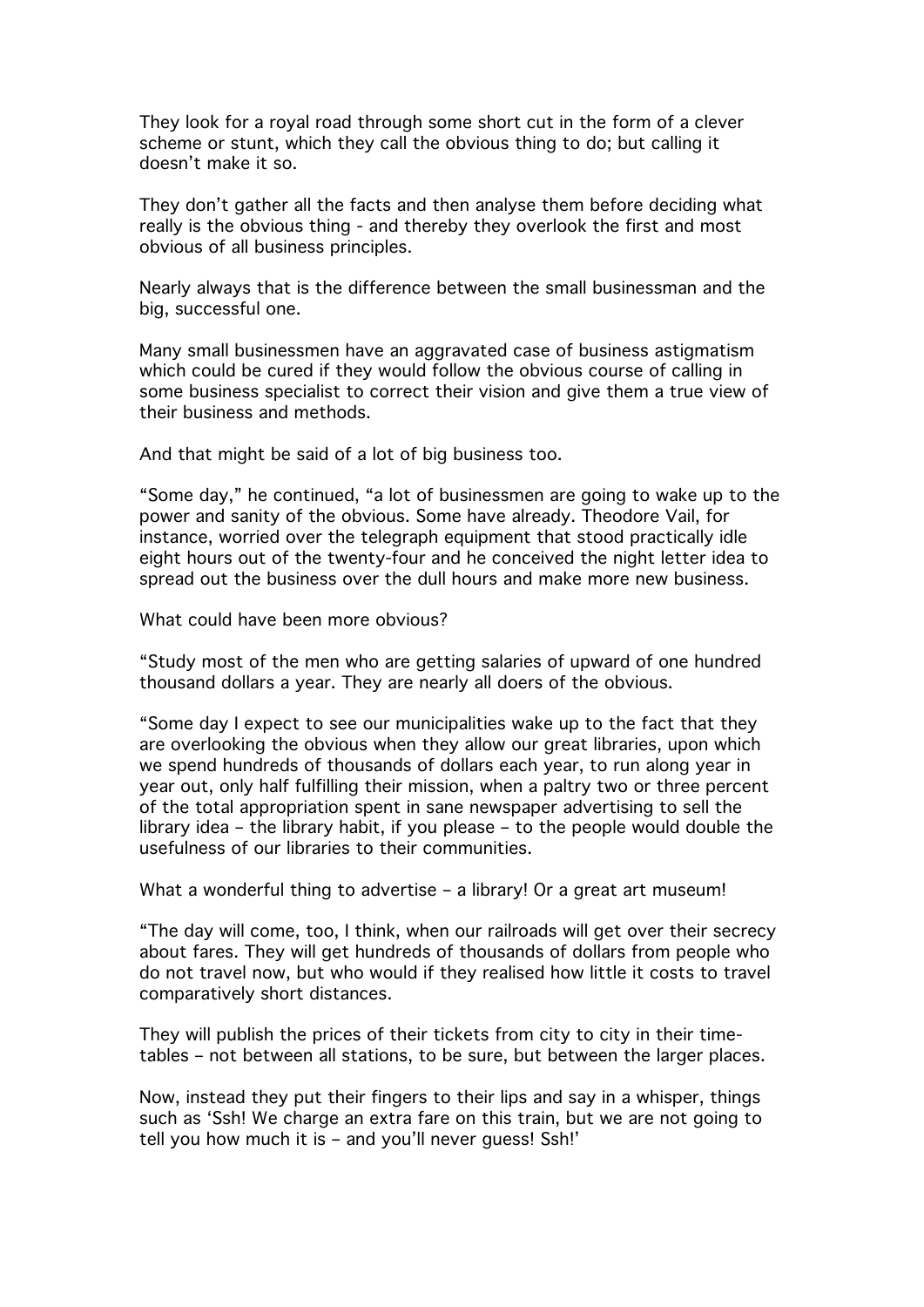Why, I know a man who lived in New York for five years, and all that time he wanted to go to Philadelphia to see the city, but he never did because he thought it cost much more than it does.

He lacked the imagination to ask; but asking should not be necessary. Some day the railroads are going to do the obvious and advertise to that man. And there are hundreds of thousands of people like him."

At this point Mr. Adams looked at the clock. Then he excused himself while he called up his garage and ordered his car. He was leaving on the night train for Chicago to tackle a difficult situation that had developed in the business of a large client, a big breakfast-cereal manufacturer out West.

They had sent for Adams, the medicine man of business. He would be able to prescribe the remedy.

As we rode into the city in the luxurious limousine, he sat deep in thought. I sat and thought too. What was the secret of this man's success? I asked myself.

And then I recalled the little boy's composition on the mountains of Holland.

He wrote:

THE MOUNTAINS OF HOLLAND

There are no mountains in Holland.

This is the answer, I decided. There is no secret – it is obvious!

So, playmates, there you are. A classic tale that so many in our industry today, could learn so much from.

But, as you know, those that need to read it, won't.

They'll say they don't have time.

They'll also say, it refers to a time before the Internet and Digitalia. It is old and therefore worthless.

Obvious, really, isn't it?

Keep the faith...